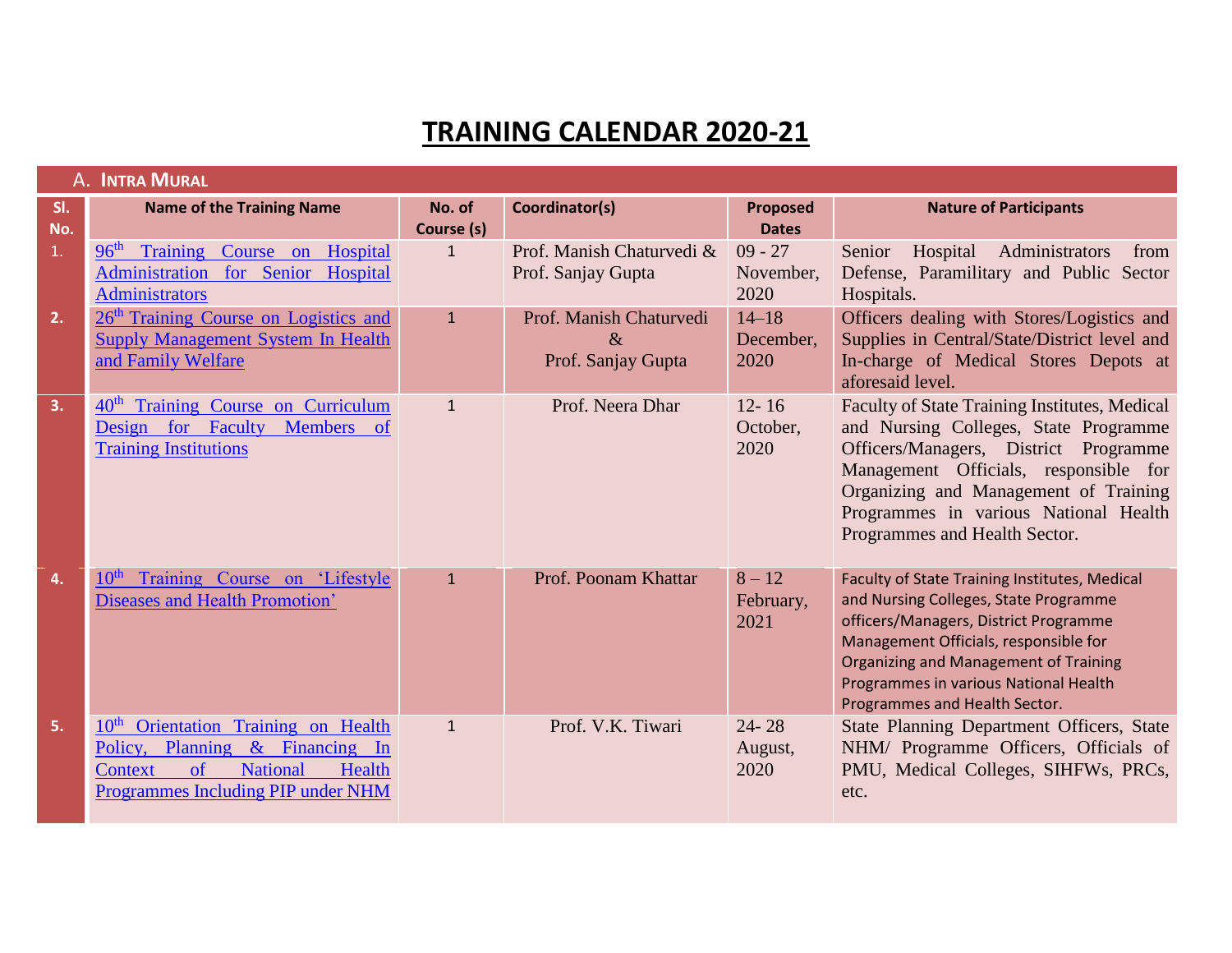| 6.  | 15 <sup>th</sup> Training Course on Monitoring and<br><b>National</b><br><b>Evaluation</b><br>$\circ$ of<br>Health<br><b>Programmes Including NHM</b> | $\mathbf{1}$   | Prof. V. K. Tiwari                            | $14 - 18$<br>September,<br>2020                                             | State NHM/ RMNCH-A Coordinators/ State<br>Demographers/<br>RMNCH-A<br>Consultants/<br>Officials of PMU/ Faculty from Medical<br>Colleges/SIHFWs/ PRCs etc.                                                                |
|-----|-------------------------------------------------------------------------------------------------------------------------------------------------------|----------------|-----------------------------------------------|-----------------------------------------------------------------------------|---------------------------------------------------------------------------------------------------------------------------------------------------------------------------------------------------------------------------|
| 7.  | Capacity Building Workshop on<br>Developing Innovative Schemes/<br>Programmes & Its Evaluation in NHM                                                 | $\mathbf{1}$   | Prof Manish Chaturvedi &<br>Prof. V.K. Tiwari | $14 - 18$<br>December,<br>2020                                              | <b>State</b><br>Coordinators,<br><b>State</b><br><b>NHM</b><br>Demographers/<br>State<br>Monitoring<br>$\&$<br>Evaluation Officers, Consultants of SPMU<br>and DPMUs, Faculty from Medical<br>Colleges, SIHFWs, PRCs, etc |
| 8.  | 3 <sup>rd</sup> Training Course on<br>Epidemic<br><b>Preparedness and Response</b>                                                                    | $\mathbf{1}$   | Prof. J. K. Das                               | $21 - 25$<br>September,<br>2020                                             | Medical Colleges, State and District Level<br>Surveillance Officers, Programme Officers<br>and Epidemiologists etc.                                                                                                       |
| 9.  | <b>Training Course on Environmental and</b><br>Occupational<br>Health For Health<br><b>Professionals</b>                                              | $\mathbf{1}$   | Prof. J. K. Das                               | $23 - 27$<br>November,<br>2020                                              | Health Care Professionals Working in Areas<br>such as Dispensary/ Hospital, PSUs, Public<br>Health Facility etc.                                                                                                          |
| 10. | 10 <sup>th</sup> Training Course on Scientific<br><b>Writing</b>                                                                                      | $\overline{4}$ | Dr. Renu Shahrawat                            | August<br>2020 and<br>October<br>2020 (dates)<br>to be<br>decided<br>later) | Researchers from Health and Nursing<br>background. MD, PhD Scholars, Residents<br>and Junior Faculty from Medical and<br>Nursing Colleges, Academic Institutions<br>and SIHFWs.                                           |
| 11. | 24 <sup>th</sup> Training Course on Capacity<br>Building of IEC<br>Officers In<br><b>Communication Skills under NHM</b>                               | $\mathbf{1}$   | Dr. Ankur Yadav                               | $16 - 20$<br>November,<br>2020                                              | & District Level Information<br><b>State</b><br>Officers (IEC), and Trainers of Training<br>Institutions (IEC)                                                                                                            |
| 12. | 17th Training Course on Social and<br>Behaviour Change Communication<br>(SBCC) For Health Professional under<br><b>National Health Mission.</b>       | $\mathbf{1}$   | Dr. Ankur Yadav                               | $15-19$<br>March,<br>2021                                                   | Programme Managers, Doctors, Dentists,<br>Nurses, and other related Professionals                                                                                                                                         |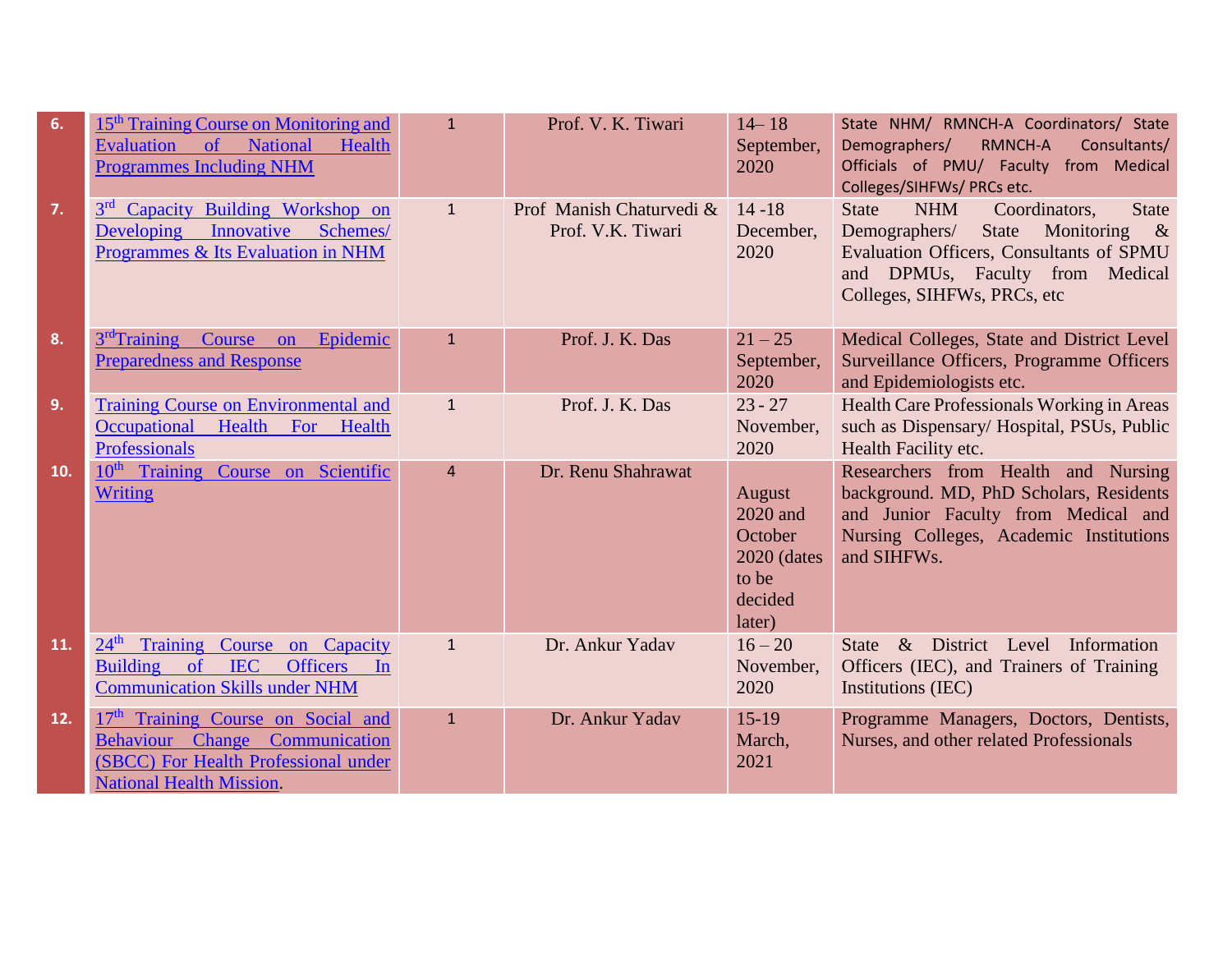| 13. | 3 <sup>rd</sup> Training Course on Health System<br><b>Management for Strengthening District</b><br><b>Health Care Delivery Services in India</b> | $\mathbf{1}$ | Prof. Mihir Kumar Mallick | $8 - 12$<br>February,<br>2021   | <b>District Level Health Officials</b>                                                                                                                                                                                                                                                                                              |
|-----|---------------------------------------------------------------------------------------------------------------------------------------------------|--------------|---------------------------|---------------------------------|-------------------------------------------------------------------------------------------------------------------------------------------------------------------------------------------------------------------------------------------------------------------------------------------------------------------------------------|
| 14. | 4 <sup>th</sup> Training Course on Health Care<br>Communication                                                                                   | $\mathbf{1}$ | Prof. Mihir Kumar Mallick | $14 - 18$<br>September,<br>2020 | Medical<br>Officers,<br>Dentists,<br><b>Nursing</b><br>Officers, Paramedical Officers, and other<br>related Health Professionals.                                                                                                                                                                                                   |
| 15. | Training Course on the Management of<br>the National Programme of Health Care<br>of Elderly                                                       | $\mathbf{1}$ | Prof. Rajni Bagga         | $1 - 5$<br>February'<br>2021    | Medical and Nursing Faculty from State and<br>Regional Institutions of Health and Family<br>Welfare. National level NGOs working in<br>the Area of Providing Care to the Elderly.<br>Medical, Nursing Professionals and Other<br>Allied Health Care Professionals from<br>Government and Private Medical Colleges<br>and Hospitals. |
| 16. | <b>Training Course on Building Nursing</b><br>Midwifery<br>Leadership<br>for<br>and<br><b>Achieving UHC/SDG</b>                                   | $\mathbf{1}$ | Prof. Rajni Bagga         | $20 - 24$<br><b>July</b> , 2020 | Senior Nursing and Midwifery Health Care<br>Professionals both from Central and State<br>Health Service Institutions. Senior Nursing<br>and Midwifery Administrators from both<br>Govt. and Premier Private Hospitals &<br>Nursing Colleges and Other Analogous<br>Organizations.                                                   |
| 17. | <b>Training-Cum-Workshop</b><br><b>on</b><br><b>Communication and Counseling Skills</b><br>for Medical College Faculty                            | $\mathbf{1}$ | Prof. Rajni Bagga         | $1 - 5$ March,<br>2021          | Faculty from the Government and Private<br>Medical Colleges and Hospitals. Medical<br><b>Faculty from State and Regional Institutions</b><br>of Health and Family Welfare.                                                                                                                                                          |
| 18. | <b>gth</b><br>Training<br><b>Nursing</b><br>Course on<br>for Senior Nursing<br><b>Management</b><br><b>Professionals</b>                          | $\mathbf{1}$ | Dr. Nanthini Subbiah      | $17 - 21$<br>August<br>2020     | Nursing Suptd., Dy. Nursing Suptd., Asst.<br>Nursing Suptd., Sr. Staff Nurse Educators,<br><b>DPHNO</b><br>in<br>Hospital<br>Educational<br><b>Institutions / Community</b>                                                                                                                                                         |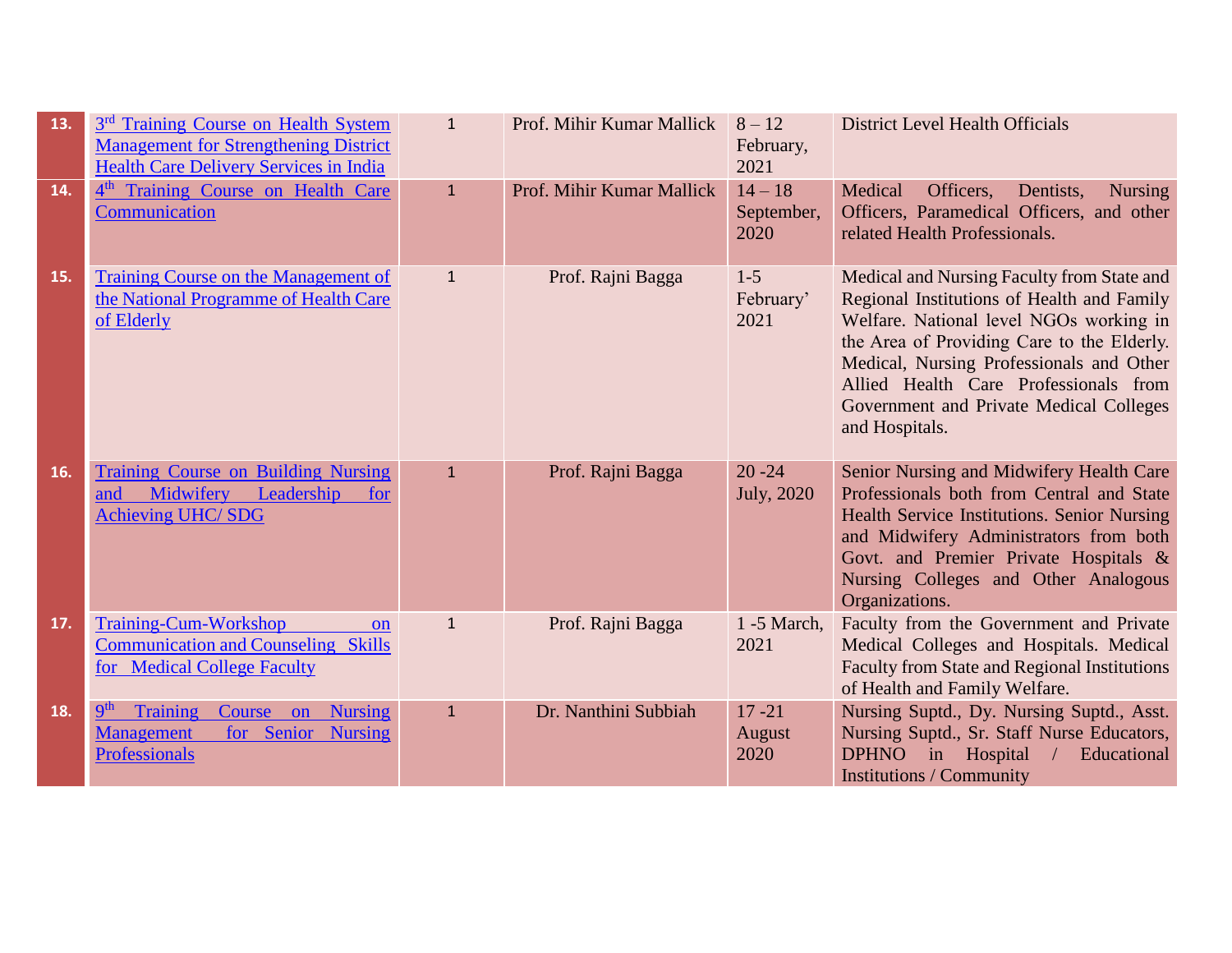| 19. | 3 <sup>rd</sup> Training Course on Strengthening<br>Midwifery<br>Practices<br>for<br><b>Safe</b><br>Motherhood in India         | $\mathbf{1}$ | Dr. Nanthini Subbiah        | $1 - 5$<br>February<br>2021        | Faculty Members of Schools and College of<br>Nursing / Senior Nursing Officers from<br>Hospital and Community Setup working in<br>the MCH                                                                                                                                                                                                                                                                                 |
|-----|---------------------------------------------------------------------------------------------------------------------------------|--------------|-----------------------------|------------------------------------|---------------------------------------------------------------------------------------------------------------------------------------------------------------------------------------------------------------------------------------------------------------------------------------------------------------------------------------------------------------------------------------------------------------------------|
| 20. | 3 <sup>rd</sup><br><b>Training</b><br>Course on Research<br>Methodology                                                         | $\mathbf{1}$ | Dr. Nanthini Subbiah        | $5-9$<br>October<br>2020           | Senior Nursing Officers/ Faculty members<br>of Schools / College of Nursing / Hospital<br>and Community Set-up                                                                                                                                                                                                                                                                                                            |
| 21. | 2 <sup>nd</sup> Training Course on Application of<br><b>Research Techniques to Assess Male</b><br><b>Reproductive Functions</b> | $\mathbf{1}$ | Prof. T. G. Shrivastav      | 24-28<br>August,<br>2020           | Teaching and Research Personnel of the<br>Departments<br>of<br>Biochemistry,<br>Endocrinology, Pharmacology, Physiology,<br>Pathology, Laboratory<br>Medicine<br>and<br>Anatomy of Medical Colleges; from<br>Departments of Biochemistry, Zoology,<br>Physiology, Endocrinology, Environmental<br>Sciences, Biotechnology and Life Sciences<br>of Universities, Allied Health Systems and<br>Other Research Institutions. |
| 22. | <b>Training Course on Demographic Data</b><br><b>Analysis for Health Personnel</b>                                              | $\mathbf{1}$ | Prof. Pushpanjali Swain     | $17 - 21$<br>August,<br>2020       | Health Professionals working in Govt.<br>Medical Colleges, Nursing<br>Colleges,<br>SIHFW, State Demographers, Statistical<br><b>Officers and Statisticians</b>                                                                                                                                                                                                                                                            |
| 23. | Training Course on Data Analysis<br><b>Using Statistical Software for Health</b><br>and Demographic Research                    | $\mathbf{1}$ | Prof. Pushpanjali Swain     | $5 - 9$<br>October,<br>2020        | Health Professionals working in Govt.<br>Medical Colleges, Nursing<br>Colleges,<br>SIHFW, State Demographers, Statistical<br>District<br><b>Officers</b><br>and<br>Statisticians,<br>Epidemiologist and Statisticians from Central<br><b>Bureau of Health Intelligence (CBHI)</b>                                                                                                                                         |
| 24. | 10 <sup>th</sup> Training Course of Gender-Based<br>Violence and Human Rights for<br><b>Promoting Women Health</b>              | $\mathbf{1}$ | Dr. Meerambika<br>Mahapatro | $30$ Nov. $-4$<br>December<br>2020 | The Government Officials, Programme<br>Officers and Other Officers Involved in<br>Planning and Implementation of National<br>Health Programmers, Faculty and Trainers<br>at Medical Colleges and Training Institutes,                                                                                                                                                                                                     |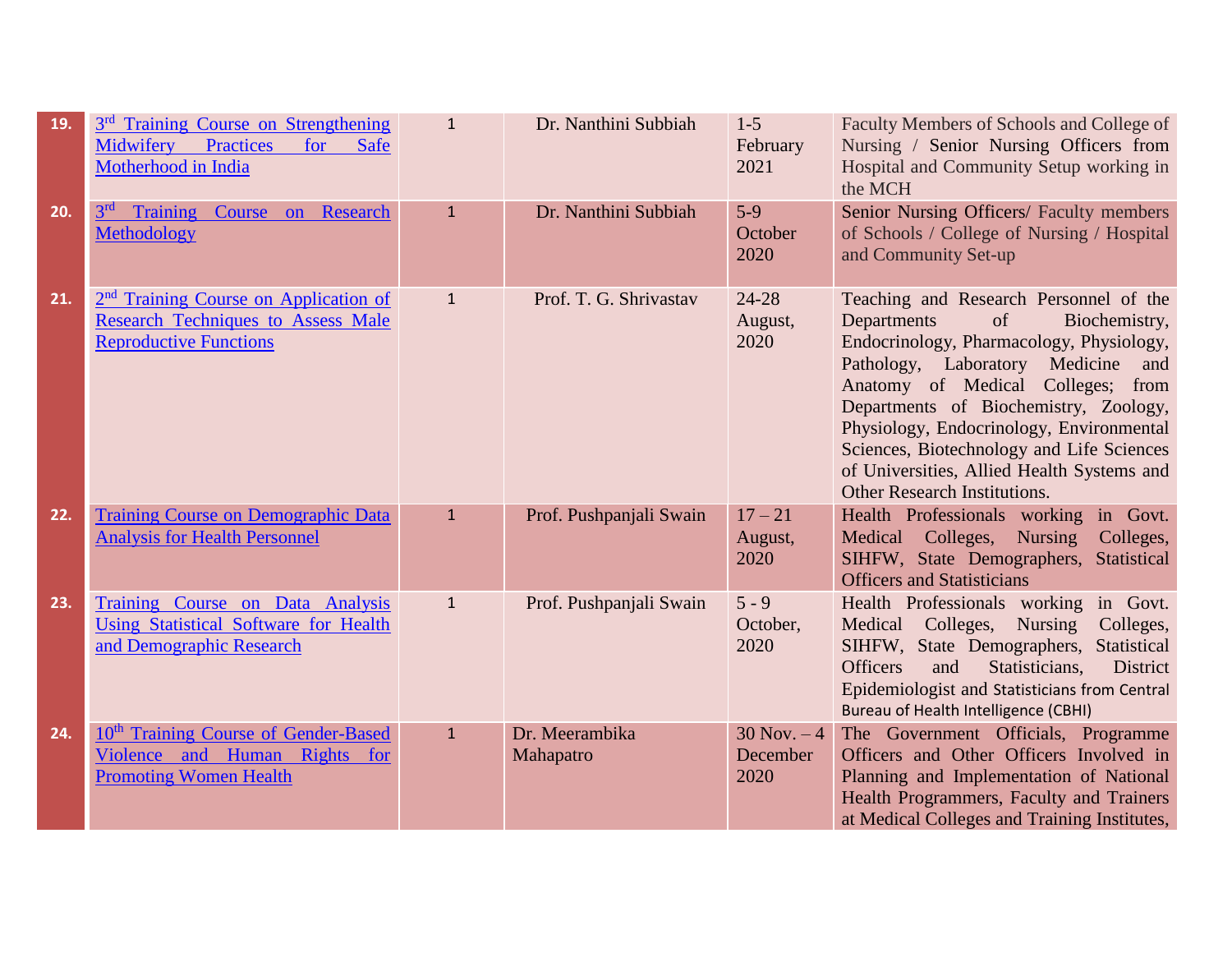|     |                                                                                                                                                                                    |              |                                                              |                                                                                                                                                                                   | National level NGO/Mother NGO working<br>with Govt., Judicial Officers, Senior Police<br>Officers, Public Prosecutors, Officials from<br>Women Commission, Nodal Officials<br>dealing with such cases, and Human Rights<br><b>Officials</b> |
|-----|------------------------------------------------------------------------------------------------------------------------------------------------------------------------------------|--------------|--------------------------------------------------------------|-----------------------------------------------------------------------------------------------------------------------------------------------------------------------------------|---------------------------------------------------------------------------------------------------------------------------------------------------------------------------------------------------------------------------------------------|
| 25. | 17 <sup>th</sup> Training Course on IT Application<br>for Information Management in Health<br><b>Science Libraries</b>                                                             | $\mathbf{1}$ | <b>Sh.Salek Chand</b>                                        | $05 - 09$<br>October,<br>2020                                                                                                                                                     | Middle level Librarians, Asstt. Librarians,<br>and Documentation Officers, Information<br>Information<br>Professionals'<br>Scientists,<br>Persons Handling the Information working<br>in Health Science Libraries.                          |
| 26. | 2 <sup>nd</sup><br>Training Course on Capacity<br><b>Building of Laboratory Staff Working</b><br>at Health Care Facilities for Basic<br><b>Reproductive Biomedicine Techniques</b> | $\mathbf{1}$ | Dr. Rajesh Kumar<br>$\&$<br>Dr. Sathuluri Ramachandra<br>Rao | $21 - 25$<br>September,<br>2020                                                                                                                                                   | Laboratory Staffs from various Health Care<br>Facilities across India.                                                                                                                                                                      |
| 27. | Training Courses on Vaccine and Cold<br><b>Chain Management</b><br>(T-VACC)                                                                                                        | 6            | Prof. Sanjay Gupta                                           | $18 - 22$<br><b>May 2020</b><br>20-24 July<br>2020<br>$17 - 21$<br>August<br>2020<br>$12 - 16$<br>October<br>2020<br>$23 - 27$<br>November<br>2020<br>$15-19$<br>February<br>2021 | <b>State</b><br>and<br>District<br>level Programme<br>Managers.                                                                                                                                                                             |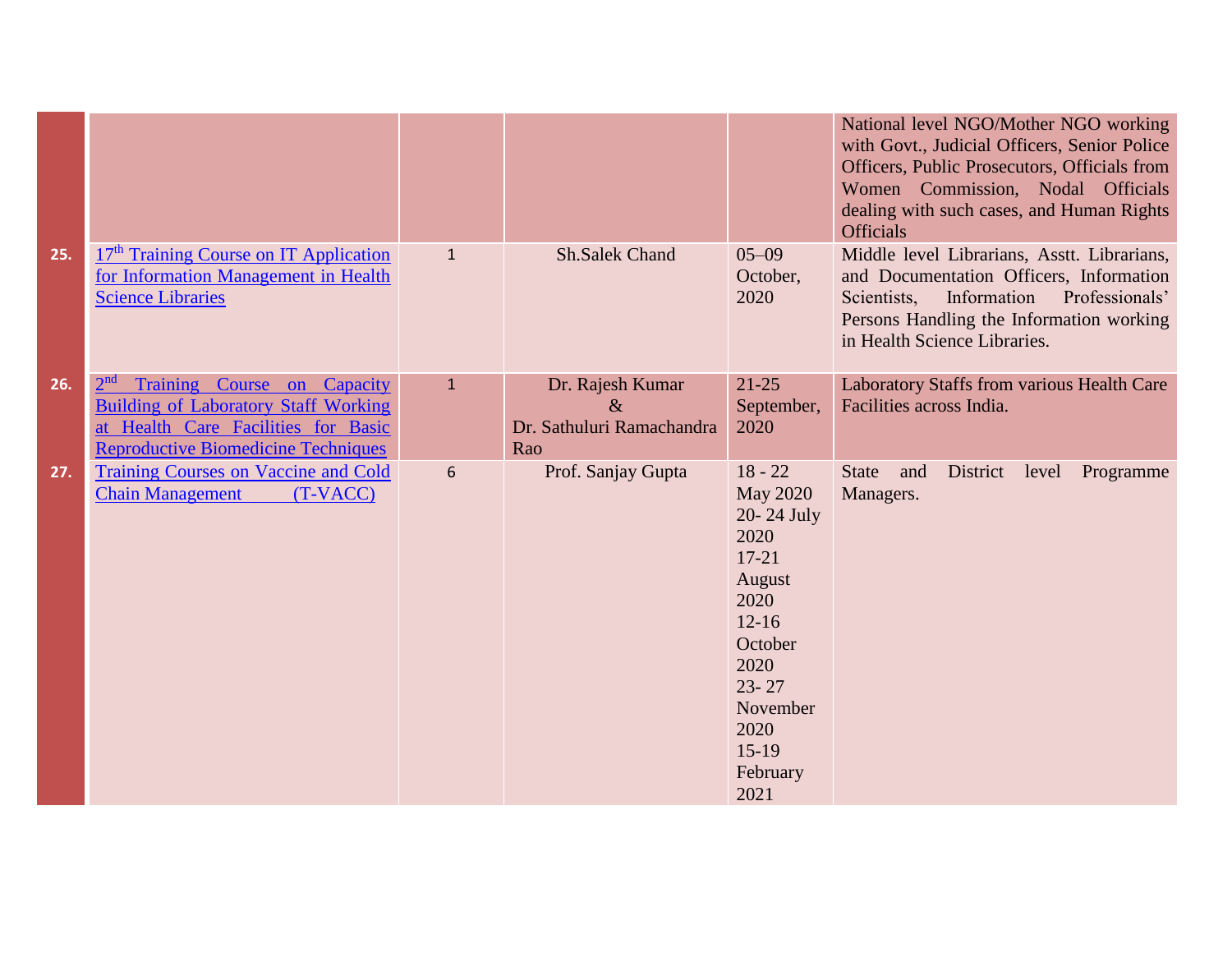| 28. | 6 <sup>th</sup> Training Courses on Cold Chain<br><b>Technician on Repair and Maintenance</b><br>of Walk-In-Coolers (WIC) and Walk-<br>In-Freezers (WIF) | $\mathbf{1}$   | Prof. Sanjay Gupta     | $15 - 20$<br>February.<br>2021                                                                                                                   | Cold Chain Technicians at state, regional<br>and divisional cold chain stores with WICs<br>and WIFs. Trainers (one per 4-5<br>participants) will be from NCCTC, Pune,<br>senior state level cold chain technicians with<br>experience in repair and maintenance of<br>WICs and WIFs.                                                                      |
|-----|----------------------------------------------------------------------------------------------------------------------------------------------------------|----------------|------------------------|--------------------------------------------------------------------------------------------------------------------------------------------------|-----------------------------------------------------------------------------------------------------------------------------------------------------------------------------------------------------------------------------------------------------------------------------------------------------------------------------------------------------------|
| 29. | Training Courses on Cold Chain<br><b>Technicians In Repair and Maintenance</b><br>of ILR, DF & Voltage Stabilizer                                        | 5              | Prof. Sanjay Gupta     | $13-21$ May,<br>2020 17-<br>$25$ May,<br>2020<br>$16 - 24$<br>September<br>2020<br>$11-19$<br>November,<br>2020<br>$12 - 20$<br>January,<br>2021 | Refrigerator Mechanics from Districts.<br>Preference will be given to Freshly<br><b>Recruited Mechanics</b>                                                                                                                                                                                                                                               |
| 30. | <sup>1st</sup> Training Course on Application of<br>Biostatistics in Epidemiology and<br><b>Public Health</b>                                            | $\mathbf{1}$   | Prof. J. K. Das        | $24^{th} - 28^{th}$<br>August<br>2020                                                                                                            | Health Professionals Working in Govt.<br>Medical Colleges, Nursing Colleges,<br>SIHFW,<br><b>State</b><br>Demographers,<br>Epidemiologists,<br><b>Statisticians</b><br>and<br>Biostatisticians etc.                                                                                                                                                       |
| 31. | <b>Training-Cum-Workshop</b><br><b>Basic</b><br>on<br>Infertility Management<br>for Health<br><b>Professionals</b>                                       | $\overline{2}$ | Prof. T. G. Shrivastav | $22 - 26$<br>June, 2020<br>$6 - 10$ July,<br>2020                                                                                                | Service Providers Employed in the State<br>Health Facilities at District Level and<br>Below, Health Care Professionals working<br>in the Defense Forces (Army, Air Force,<br>Navy, Coast Guards), Paramilitary Forces<br>(CRPF, CISF, ITBP, BSF, SSB, BSF, AR)<br>of India and Other Organizations such as<br>ESI, Railways etc., who provide Out-patient |